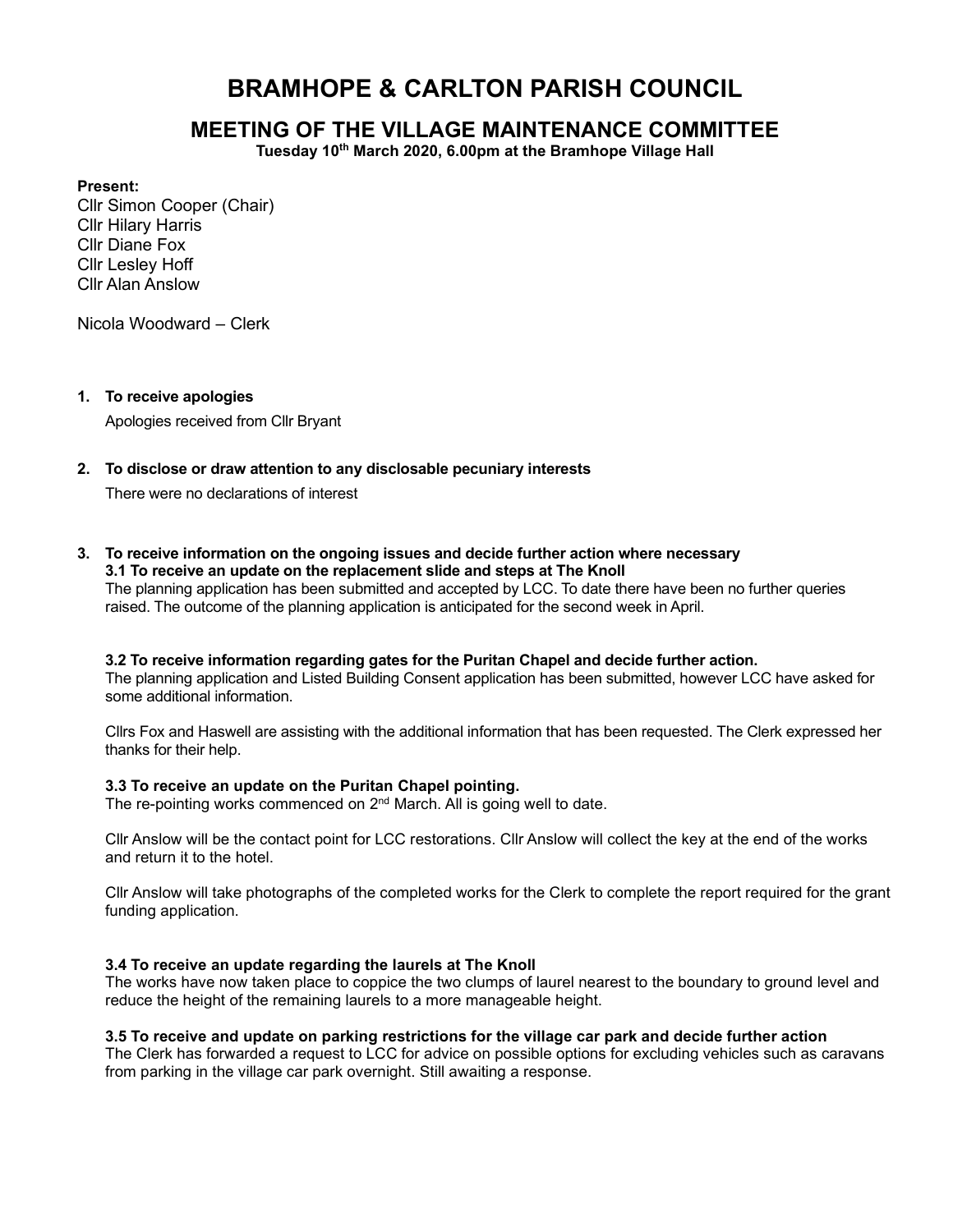#### 4. To receive a report on additional work completed since 11<sup>th</sup> February 2020

Additional work completed since 11<sup>th</sup> February includes the installation of wild flowers area sign on Jubilee Copse, removal of damaged noticeboard at Wynmore Avenue, maintenance to potholes in recreation ground car park, installation of plaque at the cemetery, distribution of grit to snow wardens.

### 5. To receive a report from BiB:

There was no report from Bramhope in Bloom.

### 6. Matters arising

# 6.1 To discuss planting of a commemorative tree for V.E. day on Jubilee Copse.

A general discussion took place regarding planting of additional trees on Jubilee Copse. Concerns were raised about the recent theft of the free trees provided by Woodland Trust being stolen and any future larger specimens that may also be taken.

It was agreed that there wasn't a strong interest on planting a commemorative tree.

Cllr Hoff suggested approaching Woodland Trust to see if they can replace the stolen trees.

Cllr Cooper suggested that the theft should be reported to the police.

Cllr Fox has researched the prices of some replacement trees with a possibility of planting some additional trees in the bare root planting season later in the year.

A further discussion will take place at the July meeting of VMC.

### 6.2 To discuss refurbishment/replacement of the Pavilion and decide further action.

Cllr Cooper has done some research into replacing the Pavilion. Quotes varied between £200,000 for a ready built option, up to £500,000.

A refurbishment of the existing building would be in the region of £100,000.

Members of VMC agreed that a new facility would be too expensive when the amount of usage is taken into consideration, therefore VMC would recommend to FPC that it refurbished the existing building.

A separate building for the caretaker should be considered. This needs to be secure. Cllr Cooper will investigate further into a smaller 'site safe' as a possible option and a cost for refurbishment of the Pavilion.

It is anticipated that the project will take around six months, possibly longer, therefore consideration needs to be given to the facilities provided to sports clubs and a temporary solution whilst the works are taking place.

Cllr Cooper suggested completing the Village Caretakers accommodation first, which could then be used as a changing room and provide portaloo facilities.

It was agreed that a project manager would be required to oversee the process.

It was suggested that if there is sufficient funds available this could be used for effective drainage on football pitch.

Some attention will need to be given to the garage.

The car park requires levelling but not necessarily re tarmacing. It was suggested that concrete lattice with grass growing through could be used.

Cllr Harris will report back to Full Parish Council in March on behalf of VMC.

#### 6.3 To discuss the start time for future Village Maintenance Committee meetings and decide further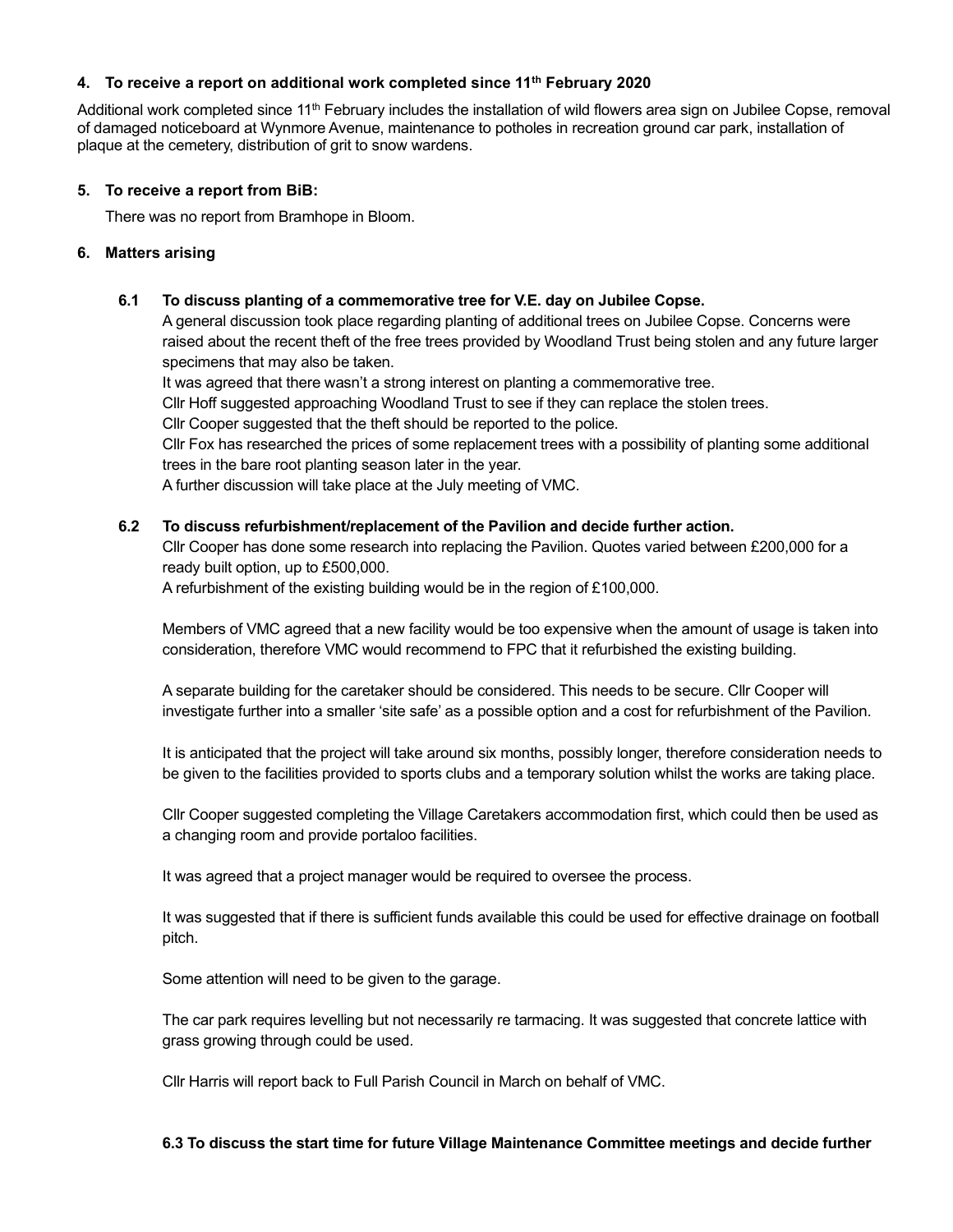#### action.

This agenda item was deferred to the April meeting of VMC.

# 6.4 To discuss energy suppliers for the Pavilion and Puritan Chapel and decide further action.

A discussion took place regarding the options available. It was agreed that a renewable energy contract fixed for a period of 2 years will be taken with SSE.

# 6.5 To discuss future planting on Jubilee Copse and decide further action.

This agenda item was discussed as part of agenda item 6.1.See above.

Cllr Fox will send prices to the Clerk.

# 6.6 To discuss the culverts on Jubilee Copse and decide further action.

A discussion took place and it was agreed that works recommended by LCC Flood Management department should be actioned to mitigate against future flooding of residents gardens on The Rowans.

In the Clerks absence Cllr Harris will liaise with LCC Officers and residents to progress this as quickly as possible.

# 6.7 To discuss a general safety comment from LCC Highways with regards to the gateway between The Knoll and Breary Lane

A discussion took place regarding the safety comment and the new location for the slide being nearer to the open entrance of the park.

Options considered were a gate or staggered barriers near the entrance or a safety barrier on the kerbside opposite the entrance to park.

A safety barrier was the preferred option. The style would need to be sympathetic to the conservation area. The Clerk will explore options with LCC officers in the first instance.

# 6.8 To discuss the waste management contract and decide further action

The Clerk highlighted that the waste management contract price has been increased again. The Clerk will seek some alternative contractors and report back the terms of the existing contract and other possible options at a future meeting.

# 6.9 To receive information regarding measures to prevent parking on the pavement adjacent to the Tredgold noticeboard.

Cllr Flynn is exploring the possibility of a cycle rack next to the noticeboard to prevent parking, which prevents access to the noticeboard and restricts the view from the bus shelter of approaching buses.

# 6.10 To discuss the replacement of the Wynmore Avenue noticeboard and decide further action.

A discussion took place and it was agreed that the noticeboard will not be replaced. The area looks much tidier without it.

Consideration will be given at a future meeting with regards to the replacement of other noticeboard which are all coming towards the end of their life.

Cllr Hoff and the Clerk reminded councillors that legally the Parish Council only requires one noticeboard.